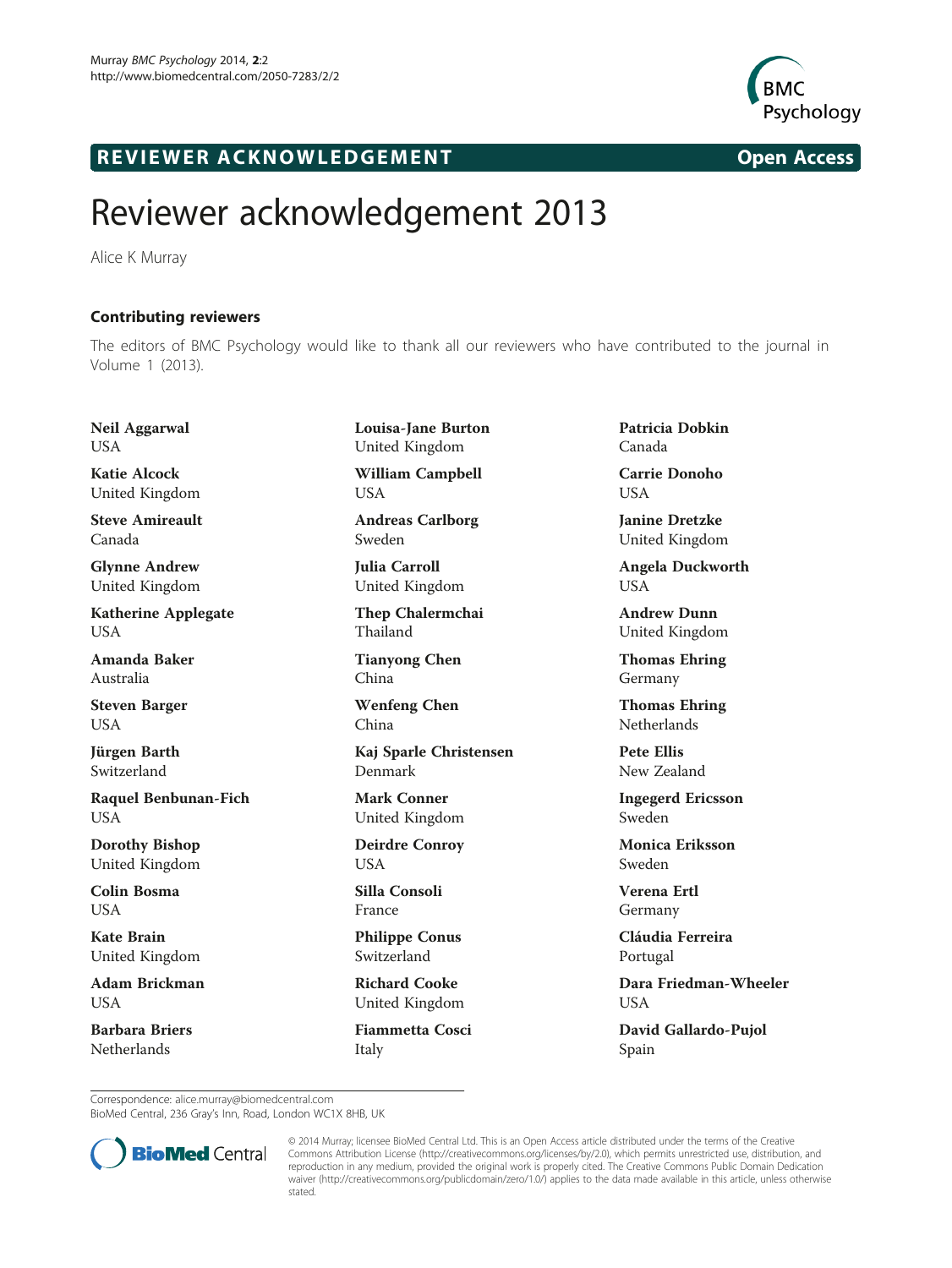Bruno Giordani USA

Melissa Gladstone United Kingdom

Michael Gradisar Australia

Florentia Hadjiefthyvoulou United Kingdom

Jaana Halonen Finland

Mechthild Hartmann Germany

Phillipa Hay Australia

Morten Hesse Denmark

Nadja Heym United Kingdom

Michael Horner USA

Aimee James USA

Peter Jonason Australia

John Kasckow **USA** 

Alexia Katsarou Greece

Maryanna Klatt **USA** 

Diana Kornbrot United Kingdom

Banu Kuran Turkey

Marius Lahti Finland

Anna Law United Kingdom

Erwin Lemche Germany

Francois-Xavier Lesage France

Christina Lessov-Schlaggar USA

Doris Leung Hong Kong

Dina Logiudice Australia

Luigi Lombardi Italy

Anna Macklin United Kingdom

Leandro Malloy-Diniz Brazil

Antonio Mantovani **I** ISA

Chantal Martin-Soelch Switzerland

Danielle Matthews United Kingdom

Dana McMakin USA

David Mellor Australia

Laura Monetta Canada

Erin Morgan USA

Sharon Naismith Australia

Sam Norton United Kingdom

Russell Noyes USA

Michael Obermeier Germany

Thomas Olino USA

Kimberly Oman Australia

Vasiliki Orgeta United Kingdom

Francesco Pagnini Italy

Ståle Pallesen Norway

Jan Patricia Piek Australia

Karen Pine United Kingdom

Stuart Ritchie United Kingdom

Reuben Robbins  $I$   $I$  $S$  $\Delta$ 

Vera Santos Brazil

Louis Schmidt Canada

Marina Schoemaker **Netherlands** 

Beate M. Schulze Switzerland

Louise Sharpe Australia

Leigh Ann Simmons USA

Shameran Slewa-Younan Australia

Frank Snoek **Netherlands** 

Liliana Sousa Portugal

Nicolas Stefaniak France

Bradley Stein USA

Anne Stephens Australia

Randy Stinchfield USA

Gijsbert Stoet United Kingdom

Claire Taylor United Kingdom

Jenna Todd Jones United Kingdom

Teresa Torralva Argentina

Richard Trigg United Kingdom

Jane Ussher Australia